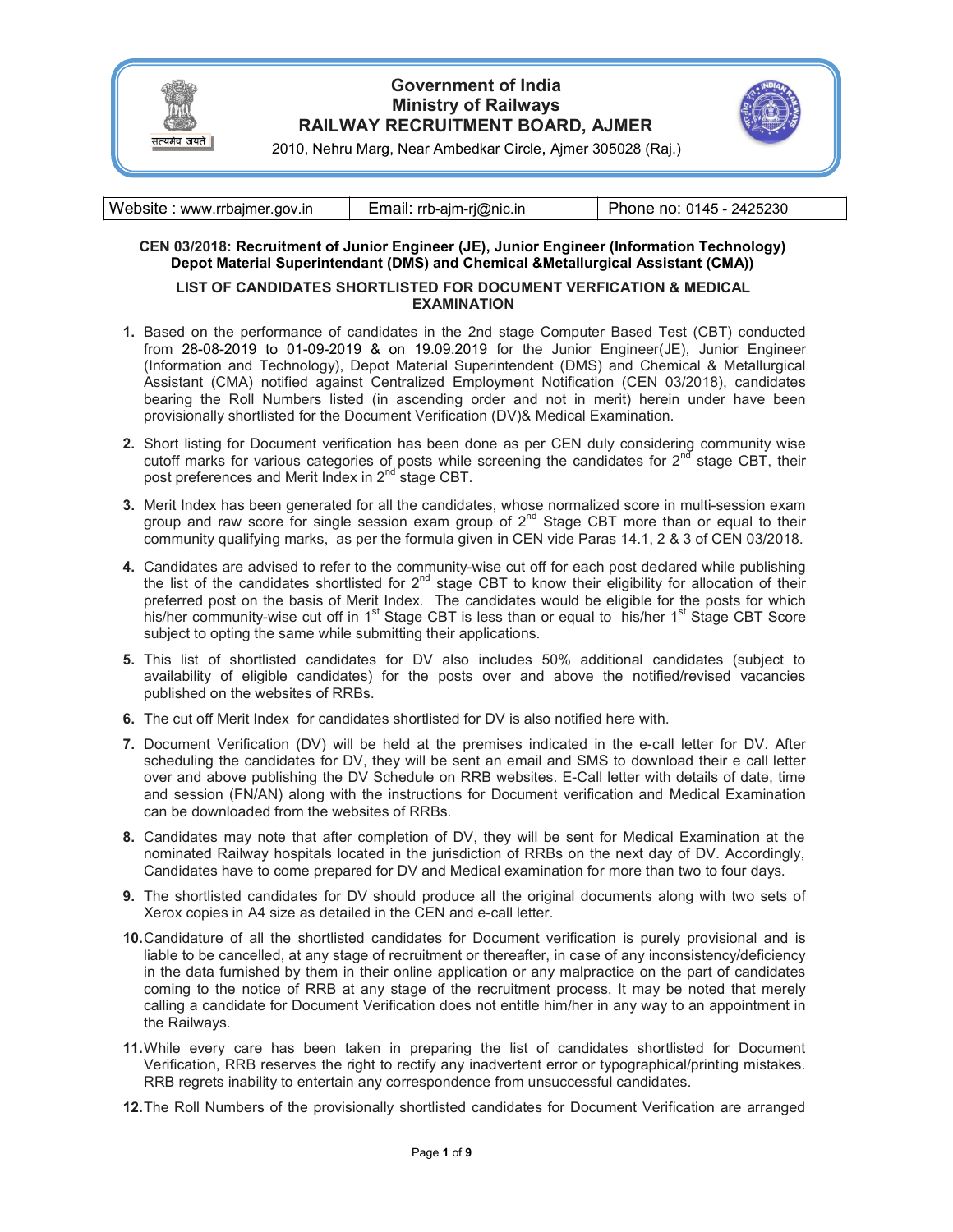- 13. Regarding Medical Examination, candidates are advised that after completion of DV, medical examination will be carried out by Railway Hospital/Health Unit. Candidates have to pay the prescribed medical fee of Rs 24/- only. There are no other charges to be paid to the Hospitals/Health Unit for the medical examination. In rare cases, where the investigation like CT Scan, Ultra Sound, tests to rule out refractive eye surgery etc., have to be carried out for which necessary facility is not available in the Railway Hospital/Health Unit, then for such investigation, candidates may have to make the requisite payment to the concerned laboratory/hospital.
- 14. Candidates may note that all the recruitment related activities by Railways is purely on merit basis only and candidates are not required to make any payment to any authorities other than the prescribed Medical Examination fee of Rs.24/-
- 15. Important: Beware of the touts who may misguide the candidates with false promises of getting them selected for the job on illegal consideration. The recruitment process in the RRB exams is fully computerized and the selection is based purely on the merit of candidates.
- 16. Candidates are advised to regularly visit RRB's official website for the updates.

| 123811174241439 | 123811175011307 | 123812291011125 | 123812291011135 | 123812291021153 |
|-----------------|-----------------|-----------------|-----------------|-----------------|
| 123812291031106 | 123812291031224 | 123812291041101 | 123812291041107 | 123812291061093 |
| 123812291061141 | 123812291061197 | 123812291071207 | 123812291071230 | 123812291081080 |
| 123812291081171 | 123812291091017 | 123812291211044 | 123812291211056 | 123812291221030 |
| 123812291231207 | 123812291231235 | 123812291251059 | 123812291251065 | 123812291251174 |
| 123812291251249 | 123812291261017 | 123812291261109 | 123812291271155 | 123812291271189 |
| 123812291271207 | 123812291271229 | 123812291271241 | 123812291271242 | 123812291281002 |
| 123812291281033 | 123812291281099 | 123812291291121 | 123812291301108 | 123812291301109 |
| 123812291311050 | 123812291311070 | 123812291311162 | 123812291321067 | 123812291321083 |
| 123812291321168 | 123812291321200 | 123812291321232 | 123812291331091 | 123812291351178 |
| 123812291351183 | 123812291351221 | 123812292011179 | 123812292031026 | 123812292031036 |
| 123812292031066 | 123812292031144 | 123812292031210 | 123812292041183 | 123812292041208 |
| 123812292041221 | 123812292051194 | 123812292211095 | 123812292211154 | 123812292221018 |
| 123812292221066 | 123812292221079 | 123812292231007 | 123812292251069 | 123812292251257 |
| 123812292261230 | 123812292261282 | 123812292271275 | 123812292281052 | 123812292281213 |
| 123812292291188 | 123812292291253 | 123812293011146 | 123812293011161 | 123812293011251 |
| 123812293011395 | 123812293031090 | 123812293031160 | 123812293031199 | 123812293031201 |
| 123812293031213 | 123812293041104 | 123812293051289 | 123812293221007 | 123812293221201 |
| 123812293241112 | 123812293241223 | 123812293251049 | 123812293251275 | 123812293271078 |
| 123812293281221 | 123812293291280 | 123812293291302 | 123812294011044 | 123812294011067 |
| 123812294011073 | 123812294021166 | 123812294021207 | 123812294031078 | 123812294031085 |
| 123812294031118 | 123812294031126 | 123812294031138 | 123812294031167 | 123812294031213 |
| 123812294041197 | 123812294051195 | 123812294211211 | 123812294221033 | 123812294221046 |
| 123812294221248 | 123812294221298 | 123812294231162 | 123812294231226 | 123812294231239 |
| 123812294231249 | 123812294241087 | 123812294251032 | 123812294251236 | 123812294251262 |
| 123812294261209 | 123812294271015 | 123812294271037 | 123812294281176 | 123812294291296 |
| 123812295021076 | 123812295021159 | 123812295021172 | 123812295031155 | 123812295051061 |

#### Combined List of candidates shortlisted for DV for the posts of JE, DMS & CMA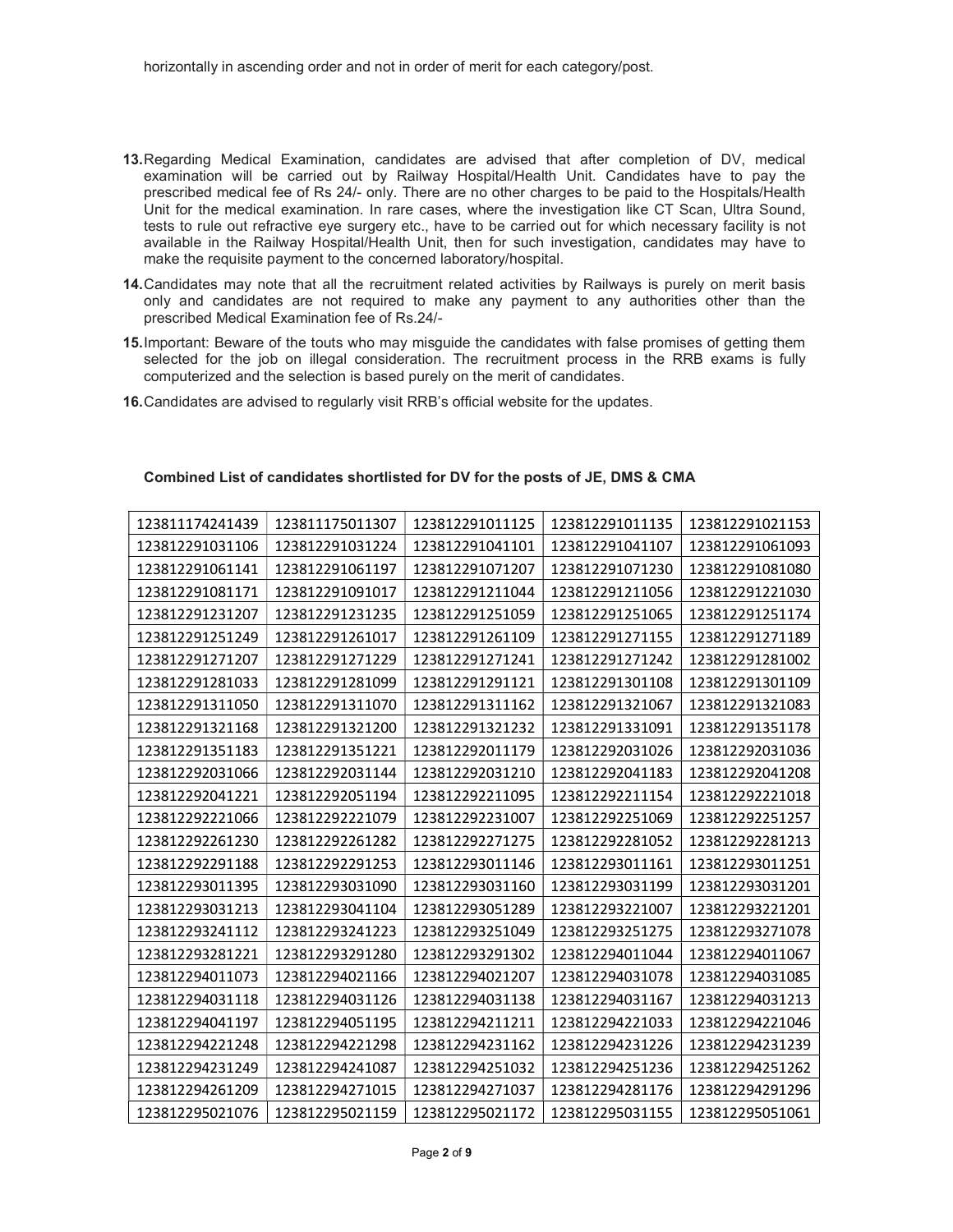| 123812295051161 | 123812295061051 | 123812295061092 | 123812295061155 | 123812295071032 |
|-----------------|-----------------|-----------------|-----------------|-----------------|
| 123812295081152 | 123812295091036 | 123812295091106 | 123812295091184 | 123812295101015 |
| 123812295101051 | 123812295101077 | 123812295111082 | 123812295121168 | 123812295121172 |
| 123812295141131 | 123812295151162 | 123812295161157 | 123812295161183 | 123812295161184 |
| 123812295171019 | 123812295181023 | 123812295181171 | 123812295191020 | 123812295191150 |
| 123812295201158 | 123812295211019 | 123812295221005 | 123812295231052 | 123812295241013 |
| 123812295251069 | 123812295261019 | 123812295261132 | 123812295271053 | 123812295281092 |
| 123812295281164 | 123812295301034 | 123812295311004 | 123812295311166 | 123812295321195 |
| 123812295331015 | 123812295331171 | 123812295341130 | 123812296011204 | 123812296021064 |
| 123812296021176 | 123812296041011 | 123812296041216 | 123812296041249 | 123812296041267 |
| 123812296041269 | 123812296051148 | 123812296061167 | 123812296061246 | 123812296071003 |
| 123812296071018 | 123812296081141 | 123812296081227 | 123812296091023 | 123812296101025 |
| 123812296101178 | 123812296101294 | 123812296121073 | 123812296131241 | 123812296141037 |
| 123812296141132 | 123812296141214 | 123812296151025 | 123812296151036 | 123812296171138 |
| 123812296171167 | 123812296171259 | 123812296191099 | 123812296191215 | 123812296191219 |
| 123812296191232 | 123812296211030 | 123812296211127 | 123812296211259 | 123812296231062 |
| 123812296231124 | 123812296241169 | 123812296241184 | 123812296241264 | 123812296261015 |
| 123812296261249 | 123812296271090 | 123812296271196 | 123812296271216 | 123812296281171 |
| 123812296291125 | 123812296291171 | 123812296291269 | 123812296311045 | 123812296311094 |
| 123812296311185 | 123812296321002 | 123812296321015 | 123812296321256 | 123812296331144 |
| 123812296331251 | 123812296341262 | 123812296351162 | 123812296351209 | 123812296351230 |
| 123812297011123 | 123812297031040 | 123812297051008 | 123812297051069 | 123812297051206 |
| 123812297061126 | 123812297091124 | 123812297101040 | 123812297101155 | 123812297111121 |
| 123812297131125 | 123812297141004 | 123812297141161 | 123812297141162 | 123812297141173 |
| 123812297151084 | 123812297151098 | 123812297151137 | 123812297161003 | 123812297161043 |
| 123812297161047 | 123812297161166 | 123812297171171 | 123812297181132 | 123812297181186 |
| 123812297191071 | 123812297201084 | 123812297201123 | 123812297221195 | 123812297231154 |
| 123812297231157 | 123812297231196 | 123812297241053 | 123812297241144 | 123812297241171 |
| 123812297251166 | 123812297251181 | 123812297261003 | 123812297261078 | 123812297291030 |
| 123812297291138 | 123812297311094 | 123812297311197 | 123812297341200 | 123812297351049 |
| 123812297351131 | 123812297351197 | 123812297351199 | 123812298021192 | 123812298021214 |
| 123812298021287 | 123812298031059 | 123812298031089 | 123812298031099 | 123812298031212 |
| 123812298041291 | 123812298051101 | 123812298061072 | 123812298061073 | 123812298071259 |
| 123812298071280 | 123812298081040 | 123812298081208 | 123812298091266 | 123812298101171 |
| 123812298101230 | 123812298111070 | 123812298121030 | 123812298121032 | 123812298131270 |
| 123812298141092 | 123812298141139 | 123812298151080 | 123812298151093 | 123812298151104 |
| 123812298151182 | 123812298161046 | 123812298161237 | 123812298171205 | 123812298181298 |
| 123812298191126 | 123812298201058 | 123812298201083 | 123812298201170 | 123812298211038 |
| 123812298211114 | 123812298221276 | 123812298231005 | 123812298231009 | 123812298231043 |
| 123812298231130 | 123812298231195 | 123812298231269 | 123812298241295 | 123812298251067 |
| 123812298251075 | 123812298261191 | 123812298261204 | 123812298261205 | 123812298261226 |
| 123812298271052 | 123812298271117 | 123812298271154 | 123812298271219 | 123812298281020 |
| 123812298281029 | 123812298281071 | 123812298281106 | 123812298291006 | 123812298301011 |
| 123812298301042 | 123812298301109 | 123812298311101 | 123812298311167 | 123812298321189 |
| 123812298321267 | 123812298331070 | 123812298331089 | 123812298331172 | 123812298341162 |
| 123812298351087 | 123812298351212 | 123812298351234 | 123812299021140 | 123812299021160 |
| 123812299031139 | 123812299031143 | 123812299061056 | 123812299071021 | 123812299071140 |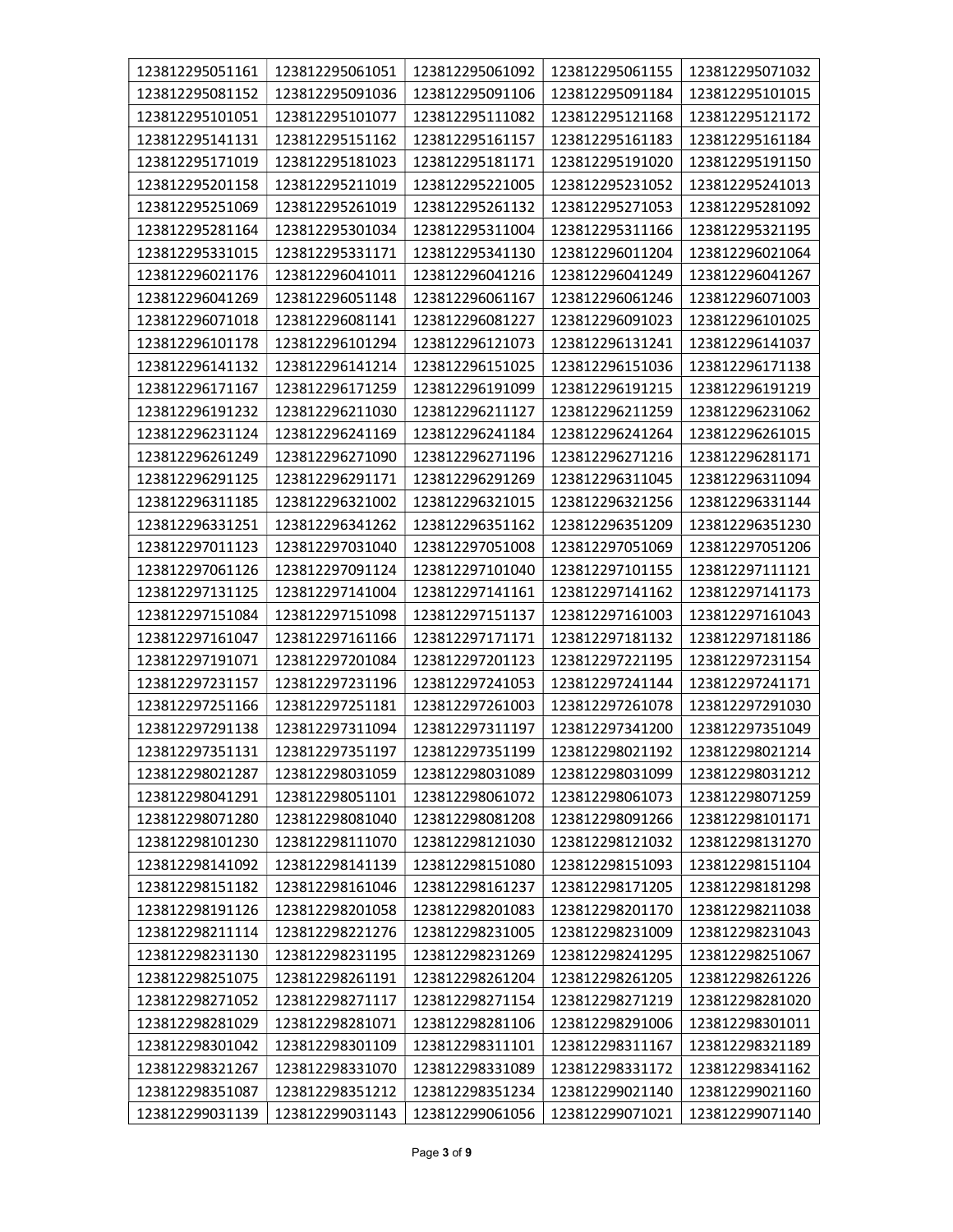| 123812299071162 | 123812299211049 | 123812299221201 | 123812299231024 | 123812299231145 |
|-----------------|-----------------|-----------------|-----------------|-----------------|
| 123812299241024 | 123812299241123 | 123812299251092 | 123812299251109 | 123812299261177 |
| 123812299271076 | 123812299281156 | 123812299301084 | 123812299311054 | 123812299311132 |
| 123812299321111 | 123812299321190 | 123812299331188 | 123812300011112 | 123812300021198 |
| 123812300051041 | 123812300061084 | 123812300061106 | 123812300061110 | 123812300061142 |
| 123812300071025 | 123812300071050 | 123812300211136 | 123812300221025 | 123812300221060 |
| 123812300221064 | 123812300231048 | 123812300231114 | 123812300271166 | 123812300281132 |
| 123812300291073 | 123812300331049 | 123812300341013 | 123812300341057 | 123812300341173 |
| 123812300351114 | 123812300351191 | 123812301021115 | 123812301051023 | 123812301051170 |
| 123812301111083 | 123812301111150 | 123812301131160 | 123812301141025 | 123812301181011 |
| 123812301181124 | 123812301191048 | 123812301191162 | 123812301201013 | 123812301201095 |
| 123812301201097 | 123812301211170 | 123812301231019 | 123812301241147 | 123812301251080 |
| 123812301261071 | 123812301261098 | 123812301281092 | 123812301281168 | 123812301291043 |
| 123812301291070 | 123812301301047 | 123812301311037 | 123812301321117 | 123812301331131 |
| 123812301341107 | 123812301341128 | 123812302011070 | 123812302011088 | 123812302031081 |
| 123812302041008 | 123812302041065 | 123812302041076 | 123812302051123 | 123812302061051 |
| 123812302061135 | 123812302111118 | 123812302111146 | 123812302121013 | 123812302131002 |
| 123812302131083 | 123812302141041 | 123812302141099 | 123812302151002 | 123812302201058 |
| 123812302221051 | 123812302231116 | 123812302241037 | 123812302291034 | 123812302291072 |
| 123812302301084 | 123812302301118 | 123812302311136 | 123812302311137 | 123812302321143 |
| 123812302331031 | 123812302341017 | 123812302351145 | 123812303071018 | 123812303071028 |
| 123812303081071 | 123812303081147 | 123812303091048 | 123812303101085 | 123812303101117 |
| 123812303111034 | 123812303111117 | 123812303111121 | 123812303121028 | 123812303121093 |
| 123812303121128 | 123812303131025 | 123812303141102 | 123812303141142 | 123812303171126 |
| 123812303181104 | 123812303191057 | 123812303191089 | 123812303201042 | 123812303231048 |
| 123812303241019 | 123812303251002 | 123812303261013 | 123812303271076 | 123812303291063 |
| 123812303291134 | 123812303301027 | 123812303301091 | 123812303321022 | 123812303341130 |
| 123812304011234 | 123812304011242 | 123812304031162 | 123812304031189 | 123812304061204 |
| 123812304071012 | 123812304071204 | 123812304081213 | 123812304091083 | 123812304101003 |
| 123812304111008 | 123812304121089 | 123812304131033 | 123812304131147 | 123812304131242 |
| 123812304141152 | 123812304141154 | 123812304141245 | 123812304151118 | 123812304161092 |
| 123812304171020 | 123812304171051 | 123812304171061 | 123812304181111 | 123812304191043 |
| 123812304191144 | 123812304211036 | 123812304211046 | 123812304211132 | 123812304211160 |
| 123812304241146 | 123812304251007 | 123812304261057 | 123812305011004 | 123812305011063 |
| 123812305011143 | 123812305011205 | 123812305041078 | 123812305041083 | 123812305041182 |
| 123812305051022 | 123812305051214 | 123812305051217 | 123812305071042 | 123812305071232 |
| 123812305081136 | 123812305091127 | 123812305101184 | 123812305111179 | 123812305111208 |
| 123812305111235 | 123812305221048 | 123812305221087 | 123812305221207 | 123812305231133 |
| 123812305231197 | 123812305231221 | 123812305241011 | 123812305241049 | 123812305241111 |
| 123812305241162 | 123812305241241 | 123812305261102 | 123812305261234 | 123812305281002 |
| 123812305281003 | 123812305281013 | 123812305281090 | 123812305281139 | 123812305281194 |
| 123812305291142 | 123812305291147 | 123812306011086 | 123812306021055 | 123812306021059 |
| 123812306031026 | 123812306031169 | 123812306041011 | 123812306041036 | 123812306041156 |
| 123812306051014 | 123812306051086 | 123812306051097 | 123812306061158 | 123812306071005 |
| 123812306071179 | 123812306091017 | 123812306091072 | 123812306091156 | 123812306101027 |
| 123812306111107 | 123812306121100 | 123812306131030 | 123812306141036 | 123812306141118 |
| 123812306141193 | 123812306151113 | 123812306151128 | 123812306161081 | 123812306161087 |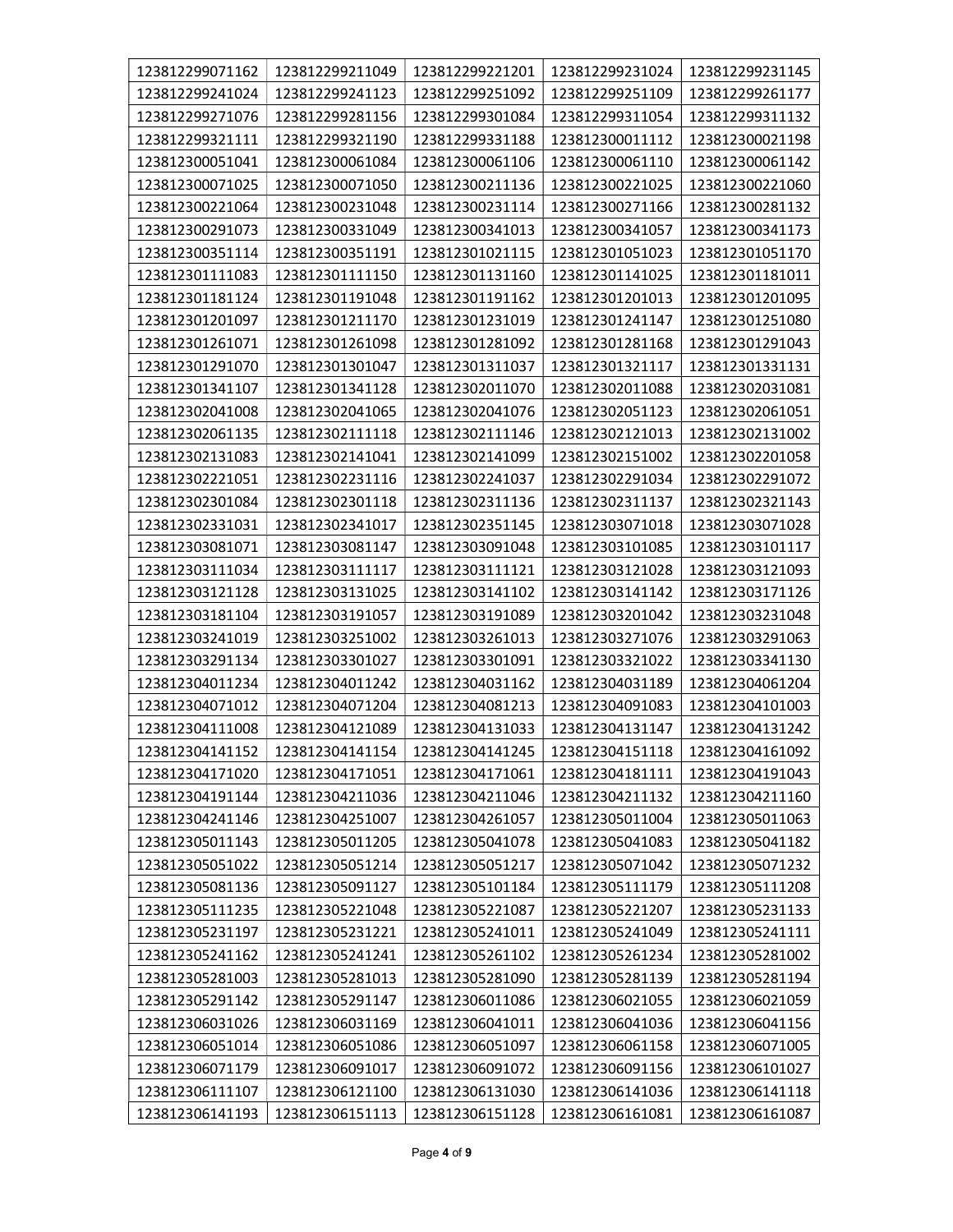| 123812306171053 | 123812306171126 | 123812306181139 | 123812306181165 | 123812306191135 |
|-----------------|-----------------|-----------------|-----------------|-----------------|
| 123812306221073 | 123812306231016 | 123812306231033 | 123812306231049 | 123812306231065 |
| 123812306231192 | 123812306241197 | 123812306251039 | 123812306251050 | 123812306251072 |
| 123812306251131 | 123812306251181 | 123812306261026 | 123812306261132 | 123812306271058 |
| 123812306281046 | 123812306291182 | 123812306301064 | 123812306311067 | 123812306311107 |
| 123812306311146 | 123812306321044 | 123812306321154 | 123812306351007 | 123812306351161 |
| 123812306351186 | 123812306351187 | 123812307011015 | 123812307011130 | 123812307011355 |
| 123812307011365 | 123812307011379 | 123812307011420 | 123812307021303 | 123812307031114 |
| 123812307031270 | 123812307031314 | 123812307031362 | 123812307031368 | 123812307031374 |
| 123812307041015 | 123812307041052 | 123812307041149 | 123812307041430 | 123812307051295 |
| 123812307061133 | 123812307061323 | 123812307071149 | 123812307071247 | 123812307081429 |
| 123812307091032 | 123812307091135 | 123812307091269 | 123812307091271 | 123812307101056 |
| 123812307101295 | 123812307101379 | 123812307101416 | 123812307111072 | 123812307111105 |
| 123812307111324 | 123812307111438 | 123812307111439 | 123812307131036 | 123812307131094 |
| 123812307131327 | 123812307141110 | 123812307141117 | 123812307141166 | 123812307151003 |
| 123812307151054 | 123812307151097 | 123812307151418 | 123812307151430 | 123812307161029 |
| 123812307161168 | 123812307171196 | 123812307171239 | 123812307181123 | 123812307181178 |
| 123812307181184 | 123812307181226 | 123812307181230 | 123812307181433 | 123812307191025 |
| 123812307191149 | 123812307191312 | 123812307191403 | 123812307191447 | 123812307201036 |
| 123812307201077 | 123812307201106 | 123812307201245 | 123812307201246 | 123812307201359 |
| 123812307211010 | 123812307211177 | 123812307211303 | 123812307211361 | 123812307221123 |
| 123812307221175 | 123812307221376 | 123812307231113 | 123812307231175 | 123812307251035 |
| 123812307251059 | 123812307251380 | 123812307261357 | 123812307261418 | 123812307271079 |
| 123812307271163 | 123812307271391 | 123812307271445 | 123812307281204 | 123812307281290 |
| 123812307291007 | 123812307291446 | 123812307301321 | 123812307301365 | 123812307301370 |
| 123812307311120 | 123812307321027 | 123812307321033 | 123812307321236 | 123812307341003 |
| 123812307341099 | 123812308011021 | 123812308011031 | 123812308011038 | 123812308011042 |
| 123812308031041 | 123812308031045 | 123812308031053 | 123812308031184 | 123812308061083 |
| 123812308071006 | 123812308071098 | 123812308071113 | 123812310031067 | 123812310041020 |
| 123812310051003 | 123812310081099 | 123812310091068 | 123812310091124 | 123812310111050 |
| 123812310131102 | 123812310151044 | 123812310161089 | 123812310181098 | 123812310181125 |
| 123812310191007 | 123812310211166 | 123812310231092 | 123812310251051 | 123812310251111 |
| 123812310251165 | 123812310281086 | 123812310301014 | 123812310311004 | 123812310321006 |
| 123812311011101 | 123812311021242 | 123812311031099 | 123812311051165 | 123812311051183 |
| 123812311061036 | 123812311071046 | 123812311071138 | 123812311091041 | 123812311091174 |
| 123812311091208 | 123812311111056 | 123812311121076 | 123812311121104 | 123812311121135 |
| 123812311121153 | 123812311131029 | 123812311141072 | 123812311141092 | 123812311171002 |
| 123812311201048 | 123812311221201 | 123812311231165 | 123812311241004 | 123812311271178 |
| 123812311291147 | 123812311291184 | 123812311301066 | 123812311301138 | 123812311311108 |
| 123812311321178 | 123812311331123 | 123812311331129 | 123812311341194 | 123812311351146 |
| 123812311351225 | 123812312011255 | 123812312011308 | 123812312021214 | 123812312021235 |
| 123812312021421 | 123812312031165 | 123812312031400 | 123812312041066 | 123812312041395 |
| 123812312051029 | 123812312051050 | 123812312071155 | 123812312071253 | 123812312071329 |
| 123812312071344 | 123812312071365 | 123812312081115 | 123812312081181 | 123812312091311 |
| 123812312091336 | 123812312101218 | 123812312101258 | 123812312111258 | 123812312111449 |
| 123812312121009 | 123812312121143 | 123812312121150 | 123812312131392 | 123812312141115 |
| 123812312141173 | 123812312141323 | 123812312141372 | 123812312161001 | 123812312161117 |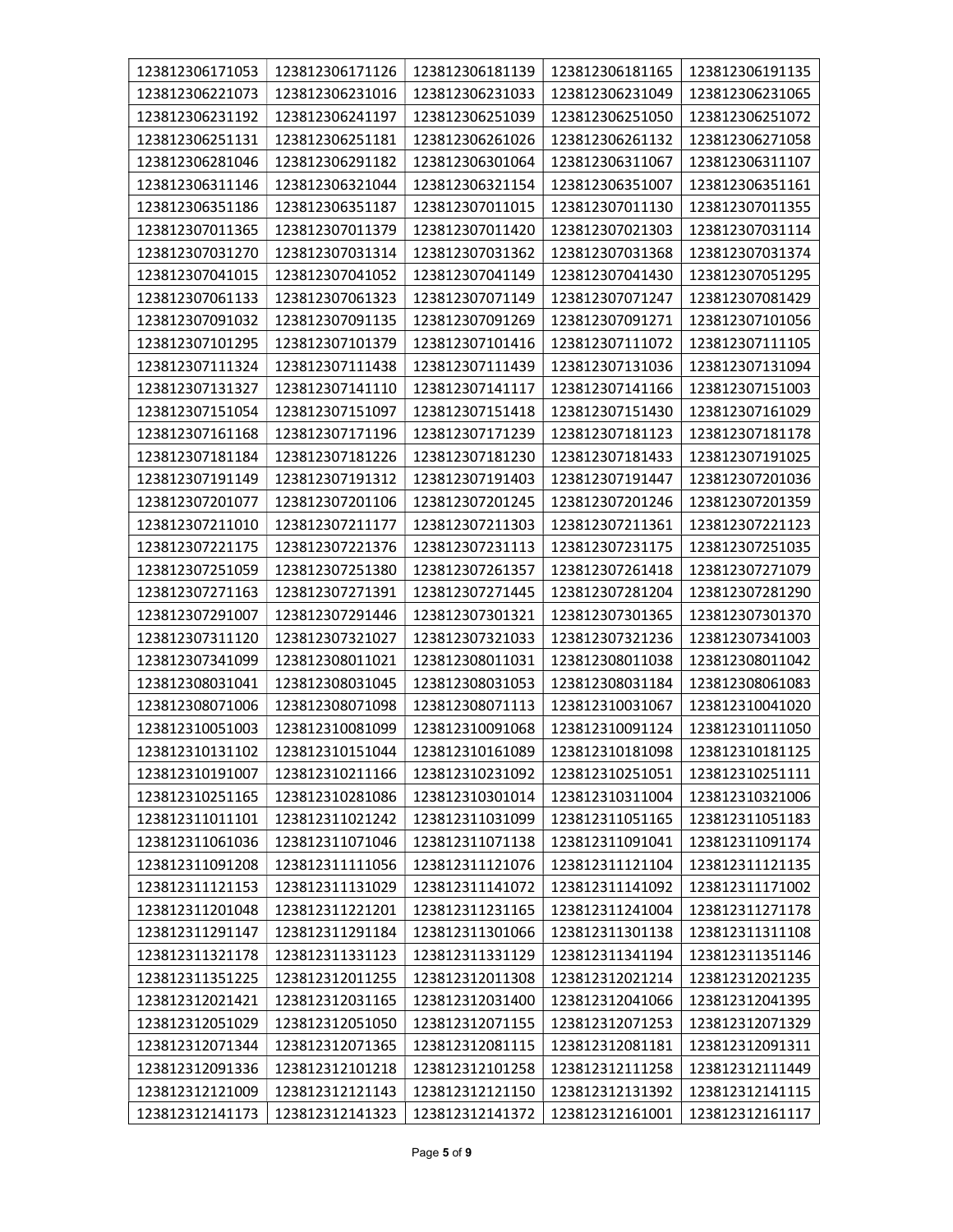| 123812312161443 | 123812312171148 | 123812312171424 | 123812312181275 | 123812312181277 |
|-----------------|-----------------|-----------------|-----------------|-----------------|
| 123812312191124 | 123812312201145 | 123812312201344 | 123812312201413 | 123812312211291 |
| 123812312221240 | 123812312221241 | 123812312231181 | 123812312231229 | 123812312241086 |
| 123812312241130 | 123812312251057 | 123812312251072 | 123812312251303 | 123812312251339 |
| 123812312261040 | 123812312261241 | 123812312271066 | 123812312271190 | 123812312281220 |
| 123812312291176 | 123812312301239 | 123812312301395 | 123812312311144 | 123812312311278 |
| 123812312321379 | 123812312321409 | 123812312341241 | 123812312341255 | 123812312341275 |
| 123812312341426 | 123812312351320 | 123812436011167 | 123812436021002 | 123812436021277 |
| 123812436031181 | 123812436031303 | 123812436031341 | 123812436041050 | 123812436041151 |
| 123812436041296 | 123812436041298 | 123812436051233 | 123812436051307 | 123812436211075 |
| 123812436211271 | 123812436221065 | 123812436221332 | 123812436231107 | 123812436231266 |
| 123812436241039 | 123812436241188 | 123812436241213 | 123812436241243 | 123812436251126 |
| 123812436251204 | 123812436261126 | 123812436271106 | 123812436281291 | 123812436291082 |
| 123812436291189 | 123812436291228 | 123812436291293 | 123812437011120 | 123812437011213 |
| 123812437011296 | 123812437021222 | 123812437031073 | 123812437031307 | 123812437041047 |
| 123812437041081 | 123812437041141 | 123812437051035 | 123812437051140 | 123812437051302 |
| 123812437051303 | 123812437051310 | 123812437051335 | 123812437061031 | 123812437061049 |
| 123812437061098 | 123812437061148 | 123812437061293 | 123812437061331 | 123812437071002 |
| 123812437071217 | 123812437071269 | 123812437081135 | 123812437091009 | 123812437091222 |
| 123812437091258 | 123812437101178 | 123812437101313 | 123812437111005 | 123812437111199 |
| 123812437111242 | 123812437111276 | 123812437121073 | 123812437121169 | 123812437121235 |
| 123812437121304 | 123812437121348 | 123812437131011 | 123812437131017 | 123812437131045 |
| 123812437131084 | 123812437131107 | 123812437131319 | 123812437131339 | 123812437141308 |
| 123812437151012 | 123812437151153 | 123812437151197 | 123812437151276 | 123812437151347 |
| 123812437161080 | 123812437161215 | 123812437171012 | 123812437171031 | 123812437171083 |
| 123812437171296 | 123812437181055 | 123812437181166 | 123812437181314 | 123812437191118 |
| 123812437191135 | 123812437191155 | 123812437191254 | 123812437201026 | 123812437201198 |
| 123812437201330 | 123812437211234 | 123812437211241 | 123812437221009 | 123812437221099 |
| 123812437221165 | 123812437231097 | 123812437231263 | 123812437241050 | 123812437251111 |
| 123812437261038 | 123812437261090 | 123813220021230 | 123813220061018 | 123813220081187 |
| 123813220091146 | 123813220151173 | 123813220201196 | 123813220271275 | 123813220291019 |
| 123813220291170 | 123813221011164 | 123813221221030 | 123813221301179 | 123813221341101 |
| 123813355061197 | 123813355251055 | 123813355321120 | 123813355351122 | 123813356071230 |
| 123813356151037 | 123813363231040 | 123813363251050 | 123813363321167 | 123813364041100 |
| 123813364111152 | 123813364261150 | 123813364281152 | 123813365231127 | 123813366201146 |
| 123813367231058 | 123813367321023 | 123813376011014 | 123813378081038 | 123813379101170 |
| 123813381031169 | 123813381181128 | 123813381301045 | 123813383011162 | 123813383071030 |
| 123813383091059 | 123813383171173 | 123813383231171 | 123813383251192 | 123813383301012 |
| 123813384041124 | 123813384161031 | 123813384311162 | 123813385241105 | 123813385341153 |
| 123813400271288 | 123813400351327 | 123813402021090 | 123813448121103 | 123813448261168 |
| 123813448311176 | 123814192101081 | 123815218011185 | 123815218061129 | 123815218211068 |
| 123815218271181 | 123815218351110 | 123815219011093 | 123815219251077 | 123815222041122 |
| 123815222101065 | 123815222101134 | 123815222131341 | 123815222211204 | 123815222211248 |
| 123815222341300 | 123815223041054 | 123815223051214 | 123815223161093 | 123815223221136 |
| 123815223251205 | 123815223251256 | 123815223281191 | 123815224031383 | 123815224041032 |
| 123815224121274 | 123815224131306 | 123815224191029 | 123815224221089 | 123815224321066 |
| 123815224341085 | 123815224351104 | 123815225151309 | 123815225251066 | 123815225261301 |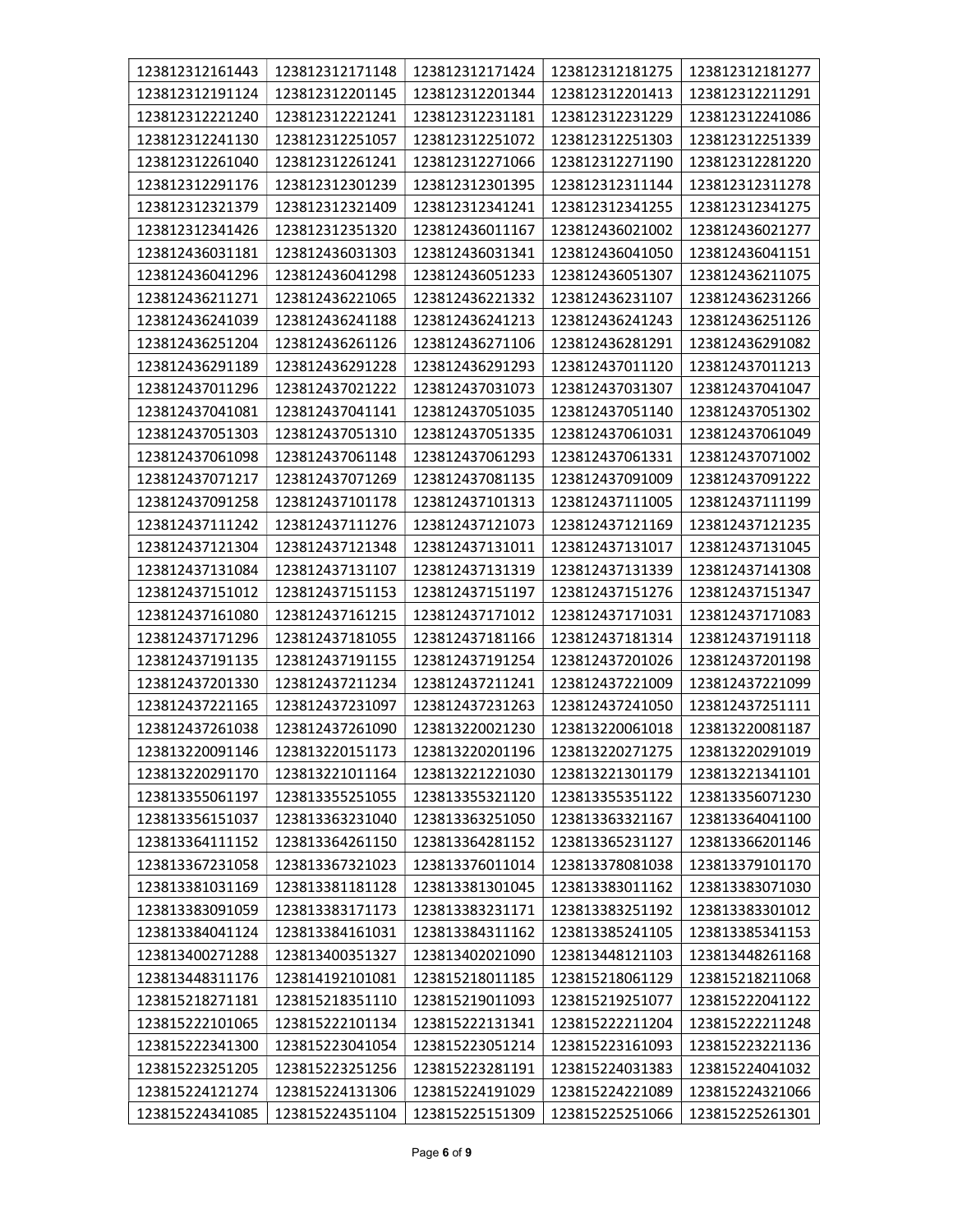| 123815226011228 | 123815226051166 | 123815226081228 | 123815226091160 | 123815226111068 |
|-----------------|-----------------|-----------------|-----------------|-----------------|
| 123815226171027 | 123815226201158 | 123815226281128 | 123815226281176 | 123815226321051 |
| 123815226321166 | 123815226321196 | 123815227271046 | 123815228251020 | 123815228271187 |
| 123815228351155 | 123815422151035 | 123815422181250 | 123815422191243 | 123815422201013 |
| 123815422251062 | 123815422281222 | 123815422291076 | 123815422321245 | 123815430051341 |
| 123815430101139 | 123815430181386 | 123815430241315 | 123815430271033 | 123815430271143 |
| 123815431071249 | 123815431101266 | 123815431281149 | 123817147271021 | 123817147321155 |
| 123817157011086 | 123817157021073 | 123817157161013 | 123817157201037 | 123817159021030 |
| 123817159131080 | 123817159151218 | 123817159201164 | 123817159301084 | 123817159311233 |
| 123817160021048 | 123817160051037 | 123817160071161 | 123817160211077 | 123817160281042 |
| 123817160311124 | 123817161061001 | 123817161071031 | 123817161121163 | 123817161131075 |
| 123817161191084 | 123817161251116 | 123817161291112 | 123817161301113 | 123817161301126 |
| 123817162021158 | 123817162071204 | 123817162101202 | 123817162111173 | 123817162111248 |
| 123817162131188 | 123817162141170 | 123817162191179 | 123817162221092 | 123817162241229 |
| 123817162321124 | 123817163061013 | 123817163101114 | 123817163141106 | 123817163191280 |
| 123817163291189 | 123817163291245 | 123817163301128 | 123817163341024 | 123817164011220 |
| 123817164011348 | 123817164021139 | 123817164021250 | 123817164071167 | 123817164101286 |
| 123817164111152 | 123817164111446 | 123817164141292 | 123817164291289 | 123817165051248 |
| 123817165061136 | 123817165151096 | 123817165351074 | 123817166021033 | 123817166091112 |
| 123817166221073 | 123817167021003 | 123817167051169 | 123817167181165 | 123817167211159 |
| 123817167251289 | 123817167301045 | 123817167301130 | 123817167321098 | 123817167321274 |
| 123817167351273 | 123817168061144 | 123817168101095 | 123817168121016 | 123817168121184 |
| 123817168131164 | 123817168201166 | 123817168251146 | 123817168271156 | 123817168351044 |
| 123817169231138 | 123817169321006 | 123817169331090 | 123817288161124 | 123817289331094 |
| 123819359011083 | 123819360321155 | 123819361351102 | 123819362131175 | 123819368041017 |
| 123819368131223 | 123819368191184 | 123819369071094 | 123819371011189 | 123819371111086 |
| 123819371251046 | 123819372121127 | 123819372261088 | 123819373091075 | 123819373271132 |
| 123819386121002 | 123819388211106 | 123819389191146 | 123819390261029 | 123819390301056 |
| 123819391231144 | 123819391291089 | 123819391321198 | 123819392131123 | 123819393231017 |
| 123819394111038 | 123819395251047 | 123819396321134 | 123819397051092 | 123819397071063 |
| 123819401011188 | 123819401081208 | 123819401151006 | 123819401161213 | 123819447071163 |
| 123819447121059 | 123820129031105 | 123823406181061 | 123824173151128 | 123824250121108 |
| 123824252041250 | 123824263071086 | 123824453071102 | 123826131021056 | 123826131021150 |
| 123826131051313 | 123826131061264 | 123826131071284 | 123826132291257 | 123826135111034 |
| 123826136061030 | 123826136131138 | 123826136161008 | 123826137121199 | 123826137271062 |
| 123826138261100 | 123826138281055 | 123826139021016 | 123826139261199 | 123826139281084 |
| 123826140111209 | 123826142141024 | 123826142291235 | 123826144251067 | 123826144301232 |
| 123826144341046 | 123826145221342 | 123826145301365 | 123826145321026 | 123827181231252 |
| 123827182061009 | 123827187021051 | 123827187191205 | 123827188141170 | 123828351131082 |
| 123829210121105 | 123830156201108 |                 |                 |                 |

End of the list

Total number of candidates shortlisted: 1272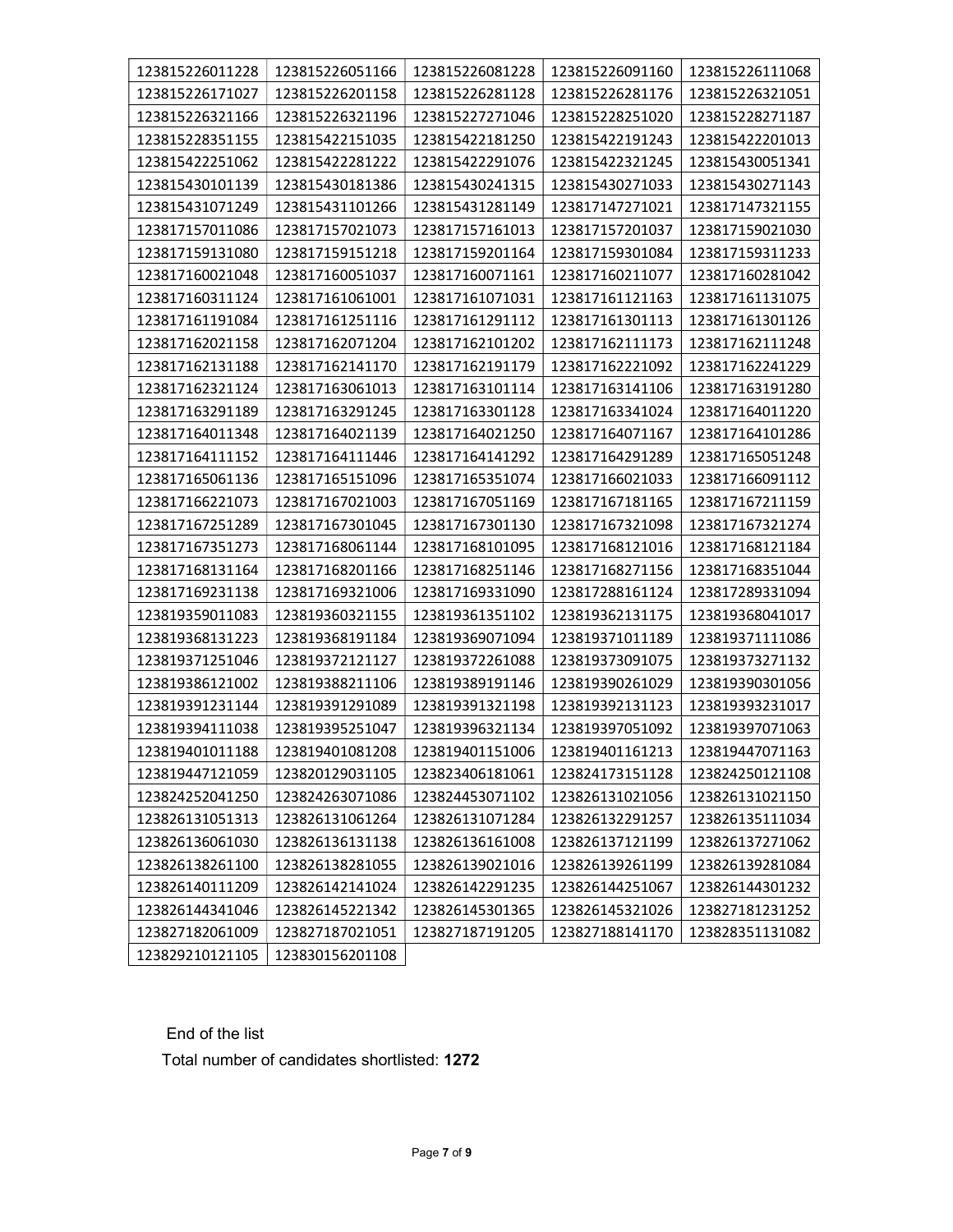|                |                   |           |           | Community & ESM Cut off Merit Index for Various Categories of Posts |            |           |            |           |            |  |  |  |  |
|----------------|-------------------|-----------|-----------|---------------------------------------------------------------------|------------|-----------|------------|-----------|------------|--|--|--|--|
|                |                   |           |           |                                                                     |            |           | <b>ESM</b> |           |            |  |  |  |  |
| CAT_NO         | <b>RAILWAY/PU</b> | <b>UR</b> | <b>SC</b> | <b>ST</b>                                                           | <b>OBC</b> | <b>UR</b> | <b>SC</b>  | <b>ST</b> | <b>OBC</b> |  |  |  |  |
| 1              | <b>NWR</b>        | 662.36737 |           | 630.28337                                                           | 640.61521  |           |            |           |            |  |  |  |  |
| $\overline{2}$ | <b>NWR</b>        | 653.61711 | 572.60767 |                                                                     | 641.92468  |           |            |           |            |  |  |  |  |
| 2              | <b>WCR</b>        | 653.61711 | 570.05833 | 636.11687                                                           | 653.61711  |           |            |           |            |  |  |  |  |
| 3              | <b>NWR</b>        | 647.78374 | 572.60767 | 627.36675                                                           | 635.89705  |           |            |           |            |  |  |  |  |
| 3              | <b>WCR</b>        | 647.02952 | 566.85124 | 627.78685                                                           | 635.89705  |           |            |           |            |  |  |  |  |
| 12             | <b>NWR</b>        | 650.23661 | 574.86562 | 636.11687                                                           | 637.40812  |           |            |           |            |  |  |  |  |
| 12             | <b>WCR</b>        | 665.28412 | 569.03212 | 632.88330                                                           | 638.91080  |           |            |           |            |  |  |  |  |
| 14             | <b>NWR</b>        | 638.93362 | 575.53167 | 569.68489                                                           | 635.79066  | 353.56982 | 290.19781  |           | 240.38565  |  |  |  |  |
| 15             | <b>NWR</b>        | 639.59883 | 578.05363 | 555.14674                                                           | 645.42316  |           |            |           | 279.83638  |  |  |  |  |
| 16             | <b>NWR</b>        |           | 593.00465 |                                                                     |            |           |            |           |            |  |  |  |  |
| 17             | <b>NWR</b>        | 642.22545 | 587.48276 | 559.51481                                                           | 639.59883  |           |            |           | 261.77825  |  |  |  |  |
| 36             | <b>NWR</b>        | 648.17209 | 595.11032 |                                                                     |            |           |            |           |            |  |  |  |  |
| 38             | <b>NWR</b>        | 650.38347 | 588.97959 | 563.30482                                                           | 644.51729  | 352.81055 | 330.68691  |           | 271.71684  |  |  |  |  |
| 40             | <b>NWR</b>        | 651.04601 | 574.80951 |                                                                     | 661.21609  |           |            |           |            |  |  |  |  |
| 41             | <b>NWR</b>        | 651.39291 |           |                                                                     |            |           |            |           |            |  |  |  |  |
| 42             | <b>NWR</b>        | 662.77503 |           |                                                                     |            |           |            |           |            |  |  |  |  |
| 44             | <b>NWR</b>        | 643.41822 | 600.19526 | 584.94013                                                           | 648.17209  | 409.65726 |            |           | 370.71607  |  |  |  |  |
| 44             | <b>WCR</b>        | 643.41822 | 597.65285 |                                                                     | 653.68464  |           |            |           |            |  |  |  |  |
| 53             | <b>NWR</b>        | 643.41822 | 579.85498 | 577.31245                                                           | 638.33318  | 409.29704 |            |           | 272.20871  |  |  |  |  |
| 53             | <b>WCR</b>        | 637.64177 | 590.02517 |                                                                     | 643.41822  |           |            |           |            |  |  |  |  |
| 54             | <b>NWR</b>        | 648.50349 |           |                                                                     |            |           |            |           |            |  |  |  |  |
| 54             | <b>WCR</b>        | 643.41822 | 597.06177 |                                                                     | 637.22848  |           |            |           | 353.56982  |  |  |  |  |
| 55             | <b>NWR</b>        | 653.58842 | 600.19526 | 577.31245                                                           | 650.60591  | 505.80849 |            |           | 389.16523  |  |  |  |  |
| 56             | <b>NWR</b>        | 665.97648 |           | 587.94600                                                           | 661.21609  |           |            |           |            |  |  |  |  |
| 63             | <b>NWR</b>        | 639.28189 | 585.89249 | 578.64904                                                           | 638.33318  | 411.35045 |            |           | 275.82376  |  |  |  |  |
| 63             | <b>WCR</b>        | 638.93362 | 574.76993 | 573.57184                                                           | 640.87581  |           |            |           | 367.65300  |  |  |  |  |
| 64             | <b>NWR</b>        | 638.33318 | 572.72352 | 569.68489                                                           | 638.93362  |           |            |           |            |  |  |  |  |
| 67             | <b>NWR</b>        | 654.15954 | 592.56769 |                                                                     | 636.21340  | 353.85424 |            |           |            |  |  |  |  |

# Cut off Merit Index for Various Categories of Posts

|                  | PwBD -R Cut off Merit Index for Various Categories of Posts |        |   |             |    |        |   |           |        |           |           |     |           |    |      |               |                |      |   |            |  |  |
|------------------|-------------------------------------------------------------|--------|---|-------------|----|--------|---|-----------|--------|-----------|-----------|-----|-----------|----|------|---------------|----------------|------|---|------------|--|--|
| <b>CAT</b>       | <b>RAILWAY</b>                                              | $R-VI$ |   |             |    | $R-HI$ |   |           |        | $R-LD$    |           |     |           |    | R-OD |               |                | R-MD |   |            |  |  |
| /PU<br><b>NO</b> | š.                                                          | S.     | 厉 | $rac{6}{2}$ | -S | -8     | 员 | <b>BC</b> | $\leq$ | s.        | 눖         | OBC | š.        | s. | 员    | $\frac{1}{2}$ | $\mathfrak{S}$ | s.   | 员 | <b>OBC</b> |  |  |
|                  | <b>NWR</b>                                                  |        |   |             |    |        |   |           |        | 592.36600 |           |     | 359.02788 |    |      |               |                |      |   |            |  |  |
|                  | <b>NWR</b>                                                  |        |   |             |    |        |   |           |        | 405.69563 |           |     | 280.27638 |    |      |               |                |      |   |            |  |  |
|                  | <b>WCR</b>                                                  |        |   |             |    |        |   |           |        |           |           |     |           |    |      |               |                |      |   |            |  |  |
| 3                | <b>NWR</b>                                                  |        |   |             |    |        |   |           |        | 341.52763 | 405.69563 |     | 359.02788 |    |      |               |                |      |   |            |  |  |
| з                | <b>WCR</b>                                                  |        |   |             |    |        |   |           |        |           |           |     |           |    |      |               |                |      |   |            |  |  |